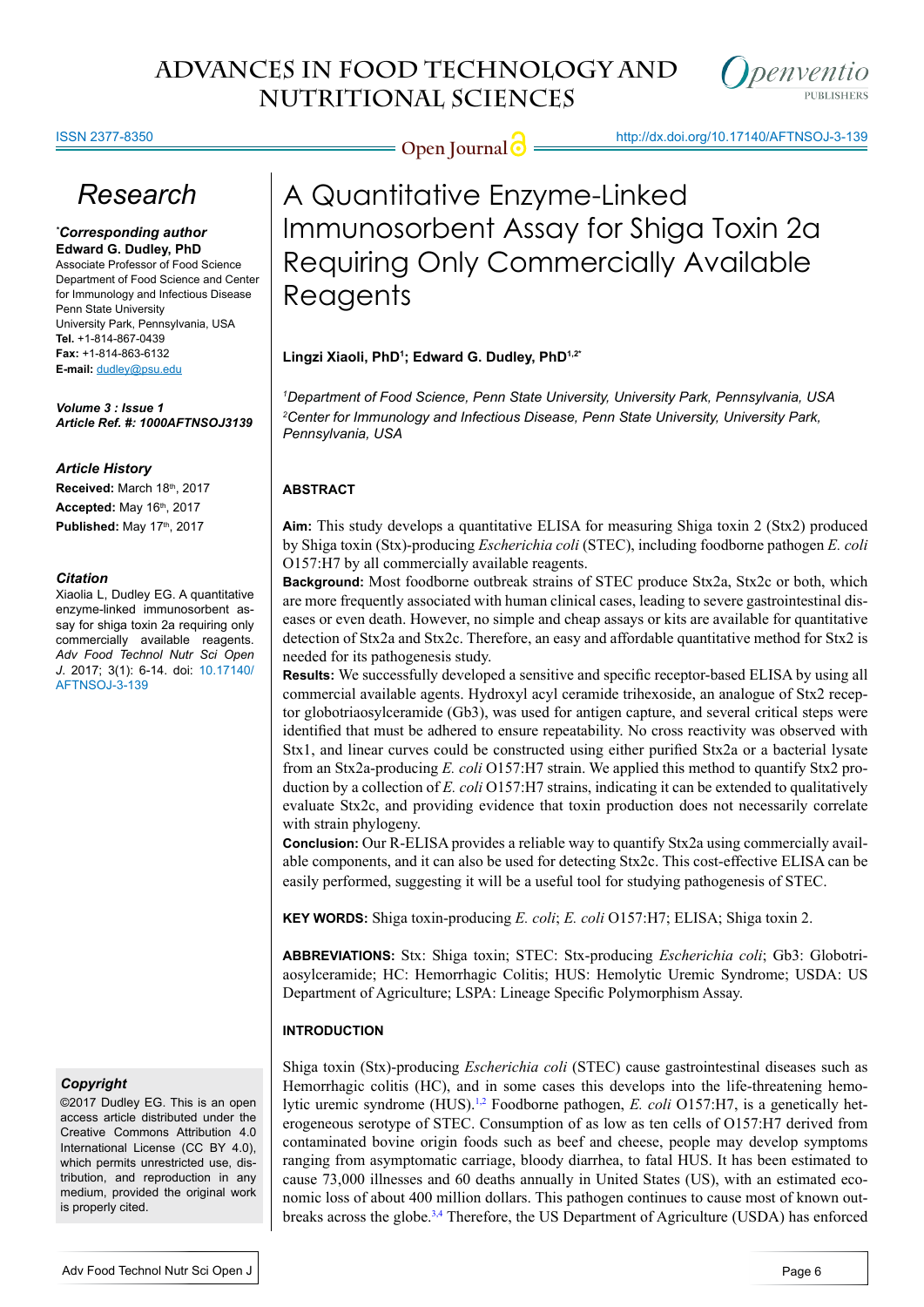**Open Journal**

#### ISSN 2377-8350

a "zero tolerance policy" to regulate the prevalence of O157:H7 in foods. Genetic methods, most commonly the lineage specific polymorphism assay  $(LSPA)^5$  and clade typing,<sup>6</sup> have been used to separate O157:H7 strains by virulence potential and ecology. For example, human isolates are more commonly classified as lineage I and I/II than lineage  $II^{7,8}$  and it has been argued that isolates from clades 6 and 8 are more virulent than isolates from other clades.<sup>[6,9,10](#page-6-2)</sup>

Many virulence factors contribute to the pathogenesis of *E. coli* O157:H7 including Stx.<sup>11,12</sup> This is an  $AB<sub>5</sub>$  toxin, comprised of a single A subunit associated with 5 identical B subunits.[13,14](#page-6-5) While the pentamer binds to Gb3 located in the host cell membrane, $15$  the A subunit functions as a glycosidase, cleaving an adenine nucleotide from 28S rRNA within the 60S subunit. This results in inhibition of protein synthesis, followed by necrosis and cell death.[16](#page-6-7) There are 2 immunologically distinct isoforms of the toxin, designated Stx1 and Stx2, which share 56.8% amino acid identity.[17](#page-6-8) Stx2 has a lower affinity for Gb3 than Stx1<sup>18</sup>; however, Stx2 is more toxic in animal models<sup>19-21</sup> and associated with more severe clinical cases.<sup>22</sup> Among the seven subtypes of Stx2 (from Stx2a to Stx2g),<sup>23</sup> Stx2a and Stx2c are more often associated with clinical strains causing deadly  $HUS^{24,25}$  In this manuscript, we will use "Stx2" when collectively referring to its subtypes.

Stx2 producing strains are correlated with the development of  $HUS<sub>1</sub><sup>26,27</sup>$  leading to the hypothesis that high toxin-producing strains are more likely to cause severe disease symptoms. Several studies have concluded, for example, that lineage I and I/II isolates produce more Stx2 than lineage II isolates, $28$  and that clade 8 isolates are high toxin producers compared to isolates from other clades.[29,30](#page-7-1) Most studies measure Stx2 production by semi-quantitative commercial kits,<sup>10</sup> qPCR/microarray,<sup>10,29,30</sup> or by semi-quantitative western blots.<sup>30</sup> Concerning mRNA quantification, several studies have reported that Stx2 transcript levels do not always correlate with Stx2 toxin production.[10,](#page-6-15)[30,31](#page-7-2) Thus, immunoassays are preferred methods for quantifying Stx production.

Several immunologic methods were previously described that use either immobilized antibodies specific for  $\text{Stx}, \frac{32,33}{3}$  or a receptor mimic<sup>34-36</sup> as the antigen capture in the sandwich ELISA. The disadvantage for the former is that it requires two sets of anti-Stx2 antibody from different species for both antigen capture and detection steps, while the latter assay only needs one set of anti-Stx2 antibody for detection. Most commercially available anti-Stx2 antibodies are monoclonal and generated from mice, so we suggest that one drawback preventing most research laboratories from quantifying Stx2 by sandwich ELISA is the limited commercially availability of antibodies from other species. Although, commercial kits such as Premier® Enterohemorrhagic *Escherichia coli* (EHEC) has been developed for detecting Stx, they are not designed to be specifically for Stx2 quantification, because they can not differentiate Stx1 from Stx2. Its high cost also prohibits most laboratories

from routinely using it for this purpose. Moreover, previously reported sandwich ELISA by using Gb3 as antigen capture was not developed to be quantitative for Stx2. Therefore, we were motivated to develop a cheap and reliable assay specifically for quantifying Stx2a that required only one set of anti-Stx2a antibody. Our initial attempts to develop a R-ELISA met with several difficulties in consistency and repeatability, an issue echoed in a previous publication. $36$  We suggest here that development of a robust assay would require identifying and standardizing critical steps of this assay, so it can be successfully applied to quantify Stx2a.

#### **MATERIALS AND METHODS**

#### **Strains and Culture Conditions**

The fourteen *E. coli* O157:H7 strains used in this study were obtained from the Pennsylvania Department of Health and previously characterized by our lab.[7](#page-6-3) They were stored in 10% glycerol at -80 °C.

#### **Ciprofloxacin Induction and Bacteria Lysate Collection**

Each strain was propagated in Luria Broth (LB) at 37 °C with shaking overnight. Cells were diluted to  $A_{600}$  of 0.05 in fresh LB broth. To induce toxin expression, ciprofloxacin was added to a sub-leathal concentration of 45 ng/mL. After an eight-hour incubation at 37 °C with shaking, the culture was centrifuged at 4,000 g for 10 min, and supernatants were filtered through 0.2 µM cellulose acetate filters (VWR, Radnor, PA, USA).

#### **Stx2 Specific R-ELISA**

A 0.5 mg/ml stock solution of hydroxyl acyl ceramide trihexoside (Matreya Biosciences, Pleasant Gap, PA, USA) was prepared in chloroform: methanol  $(2:1, v/v)$ . This stock solution was further diluted to 25 µg/mL in methanol, and was either used immediately or stored at -20 °C. Frozen stocks were heated in a 55 °C water bath to re-dissolve hydroxyl acyl CTH before use. To coat wells with antigen capture, a volume of 100  $\mu$ L hydroxyl acyl CTH working solution was added to wells of an eight-well polystyrene strip plate (Thermo Scientific, Waltham, MA, USA) in a chemical fume hood. Strip plates were rotated manually every 15 minutes until the methanol was fully evaporated. Next, 200 µL blocking buffer [4% bovine serum albumin (BSA) in 0.01 M phosphate buffer saline (PBS) with 0.05% Tween20] was added to each well and incubated at 4 °C for 16 hours. After removing blocking buffer, 200 µL washing buffer (0.01M PBS with 0.05% Tween20) was added to each well and incubated for one minute on a shaking platform. This step was repeated for a total of 5 washes.

The R-ELISA assay was initiated by adding 100 µL sample into each well, followed by shaking at room temperature for one hour. Wells were washed five times in PBS/Tween20 as described above. Next, 100 µL mouse anti-Stx2 antibody (Santa

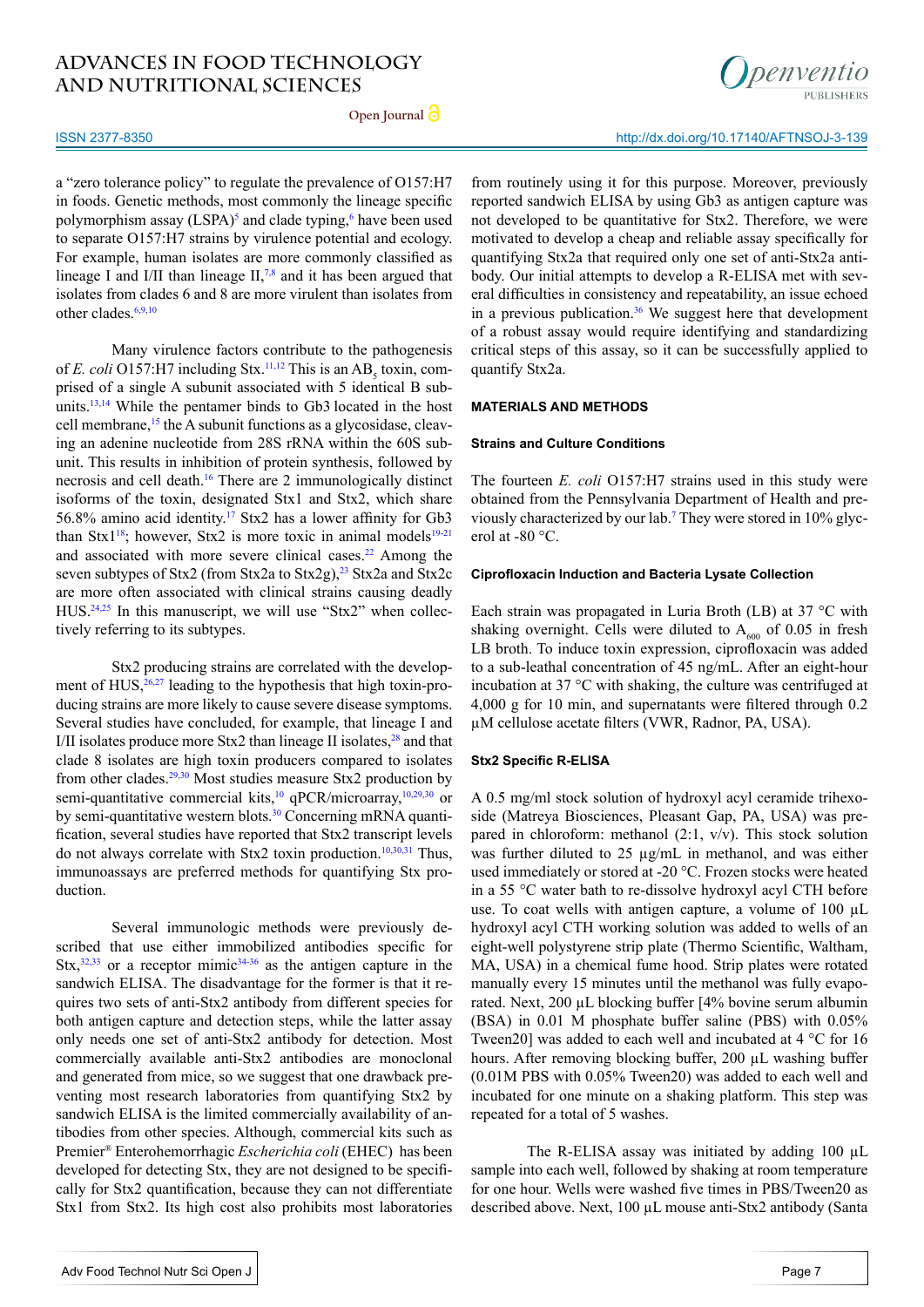**Open Journal**

#### ISSN 2377-8350

Cruz Biotech, Santa Cruz, CA, USA) was diluted in blocking buffer to 1  $\mu$ g/mL, added to each well, and incubated with shaking at room temperature for one hour. Wells were again washed five times with PBS/Tween20. Goat anti-mouse HRP conjugated secondary antibody was diluted in the blocking buffer (1 μg/mL, 100 µL) and added to each well, and incubated with shaking at room temperature for one hour. Five washes in PBS/Tween20 followed; however, this time each wash was performed for five minutes. Detection was accomplished using 1-Step Ultra TMB (Thermo-Fischer, Waltham, MA, USA), which was equilibrated to room temperature in a foil-wrapped tube for at least 30 minutes prior to use. TMB substrate (100 µL) was added to each well and incubated with shaking for 10 minutes to allow for color development. Finally, 100  $\mu$ L of stop solution (2 M H<sub>2</sub>SO<sub>4</sub>) was added to each well, followed by shaking for 30 seconds. The reading values of  $A_{450}$  were obtained using a DU®730 spectrophotometer (Beckman Coulter, Atlanta, Georgia, USA).

For all assays, supernatants from *E. coli* O157:H7 strain PA24, which produces only Stx1, were used for the negative control, and a lysate from a *E. coli* O157:H7 strain, PA11, served as the positive control. The Stx2a concentration for PA11 stock was quantified by known concentration of pure Stx2 (BEI Resources, Manassas, VA, USA). The standard curves in R-ELI-SA were generated using two-fold serially diluted PA11 lysate in PBS. Any  $A_{450}$  above 0.1 was considered as positive. Total

protein in each unknown sample was measured by the Bradford assay (VMR Life Science, Philadelphia, PA, USA), following the manufacturer's recommended protocol. Stx2 quantities were reported as µg Stx2/mg total protein.

#### **Statistic Analysis**

All data were reported as the mean from three biological replicates and each sample had three technical repeats. The mean and standard error were calculated in MS Excel®. Data were analyzed using linear regression and one-way analysis of variance (ANOVA) in Minitab version 17 (Minitab Inc., State College, PA, USA).

#### **RESULTS**

#### **Assay Optimization**

We started to develop our R-ELISA based on the traditional sandwich ELISA. Although, polyclonal anti-Stx2 antibody from rabbit (BEI resource, Manassas, VA, USA) was tried as the antigen capture in our initial attempt, it gave very high background noise. Therefore, we replaced the capture antibody with a Gb3 chemical analogue, hydroxyl acyl ceramide trihexoside (CTH) (Figure 1). Mouse anti-Stx2 A subunit monoclonal antibody (Santa Cruz Biotech, Santa Cruz, CA, USA) was selected as the



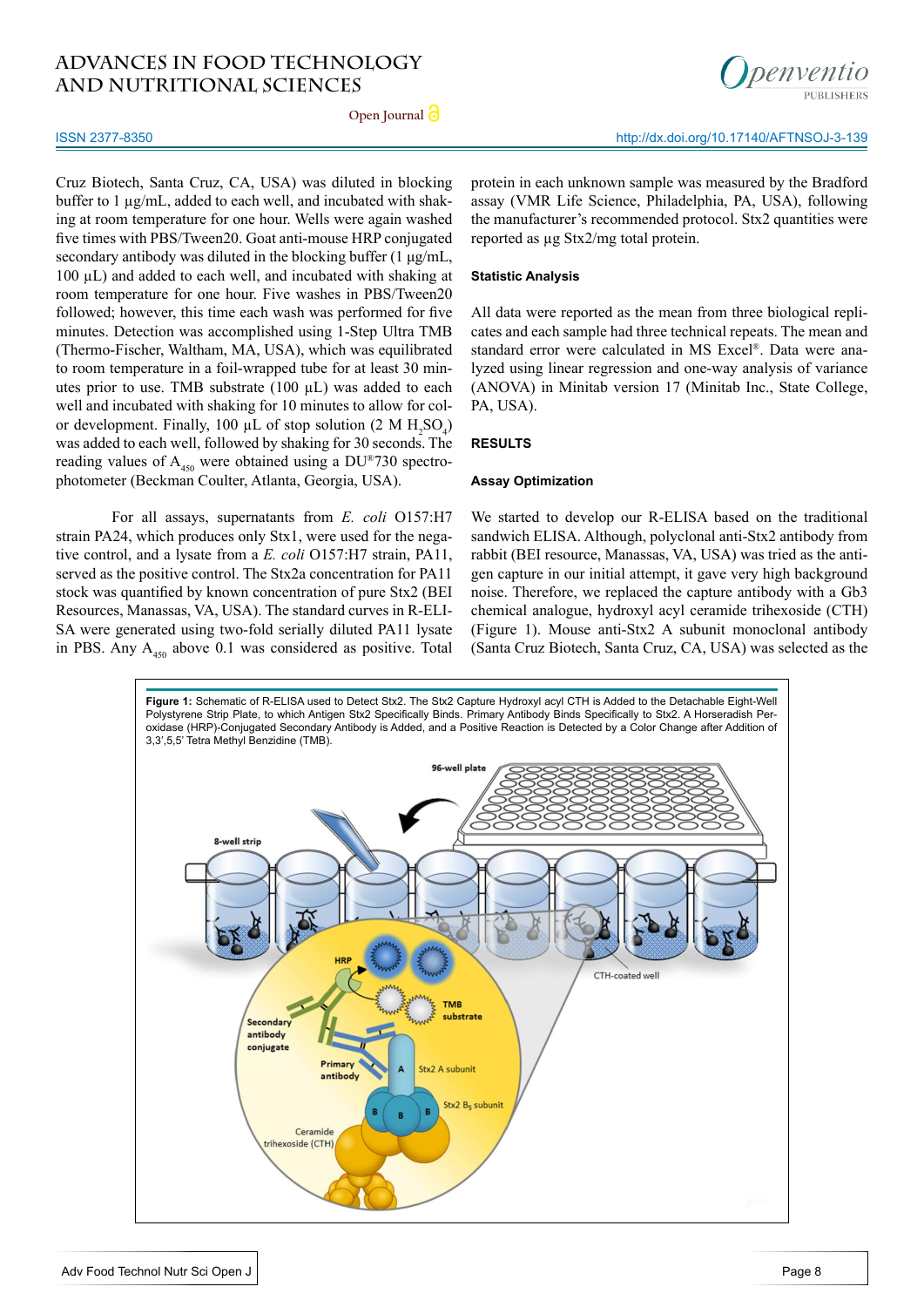**Open Journal**



primary antibody. As a result, we were able to reduce the background noise, by giving optical density at 450 nm  $(A_{450})$  less than 0.1 when measuring the negative control.

Using previous publications $34,36$  as guidelines, several critical steps which were not explicitly stated in those manuscripts were identified and further improved to make our assay robust and quantitative. First, although several Gb3 receptor mimics are available (CTH is available as hydroxyl acyl, nonhydroxyl acyl and lyso-derivatives), we found that hydroxyl acyl CTH was best at capturing Stx2a at room temperature (Table S1). Second, although the supplier recommended methanol as the solvent, we found that dissolving hydroxyl acyl CTH first in chloroform:methanol (2:1), and further diluting in methanol to the working concentration gave the best results. Commercial hydroxyl acyl CTH better dissolved in the former without leaving any solid residual, and the signal got improved by average five times higher (Table S2). Third, we used detachable eight-well polystyrene strip plates instead of traditional 96-well plates. This minimized edge effects, a common observation with ELISA where peripheral wells give a higher absorbance than central wells. Fourth, the coating of R-ELISA plate wells with hydroxyl acyl CTH needs to be performed as rapidly as possible, so evaporation of methanol occurs evenly across the wells. Last, each of the washing steps used to remove the secondary antibody was extended to five minutes to minimize background noise.

#### **Specificity and Sensitivity of Stx2 Specific R-ELISA**

The specificity of this assay was first tested by using bacteria lysate of Stx1-producing strain previously designated PA24.[7](#page-6-3) The absorbance at 450 nm  $(A<sub>450</sub>)$  for bacteria lysate from PA24 is routinely less than 0.1, indicating that no cross-reactivity was observed in this assay with Stx1. As pure Stx2a from biodefense and emerging infectious (BEI) resource is available in quite limited quantity, we decided to use lysates from a high Stx2aproducing strain previously designated PA1[17](#page-6-3) as the toxin source for standard curves. The Stx2a concentration in PA11 supernatants after ciprofloxacin induction was first quantified by using known concentration of pure Stx2a and around 23.2 µg/mL. We routinely obtained a linear range between an  $A_{450}$  of 0.3 to 3.2, corresponding to a Stx2a concentration from 23 ng/mL to 363 ng/mL (Figure 2).

#### **Application of Stx2 Specific R-ELISA to Quantify Toxin in Bacteria Lysates**

This assay was designed specifically for Stx2a. Although, Stx2a and Stx2c were reported to vary in their affinities to Gb3 *in vitro*, we expected this assay to detect Stx2c because the primary antibody used targets at the A subunit of Stx2, which is conserved between the 2 subtypes.<sup>23,37</sup> Therefore, we next evaluated whether this assay could be applied to measure the Stx2 levels in bacteria lysates from phylogenetically distinct strains. Thirteen strains from 6 of the known nine clades (Table 1) were chosen. These strains consisted of four defined Stx-allelic types: Stx2a only, Stx2c only, Stx1 & 2c and Stx2a & 2c previously[.7 O](#page-6-3)ne strain (PA7) was previously reported to be Stx1 and Stx2 negative by polymerase chain reaction (PCR), although it was toxin-positive using Premier® EHEC that simultaneously detected both isoforms; and another strain (PA48) could not be categorized by lineage subtype method. We quantified Stx2 in eleven of the thirteen strains (Figure 3), with strains PA7 and PA48 under the detection limit. Therefore, this assay could be applied to detect Stx2c levels in bacteria lysates of strains harboring either Stx2c (PA38, 40) or both Stx2c and Stx1 (PA22, 41).

Among them, the highest producer (PA39) had approximately five times more Stx2 production than the lowest strain (PA5). Strains sharing the same lineage, clade or Stx allelic type showed varied Stx2 levels as well. For example, strains PA32, 49 from lineage I produced similar amounts of Stx2 as PA31, but significantly more than lineage I strain PA5. Likewise, among



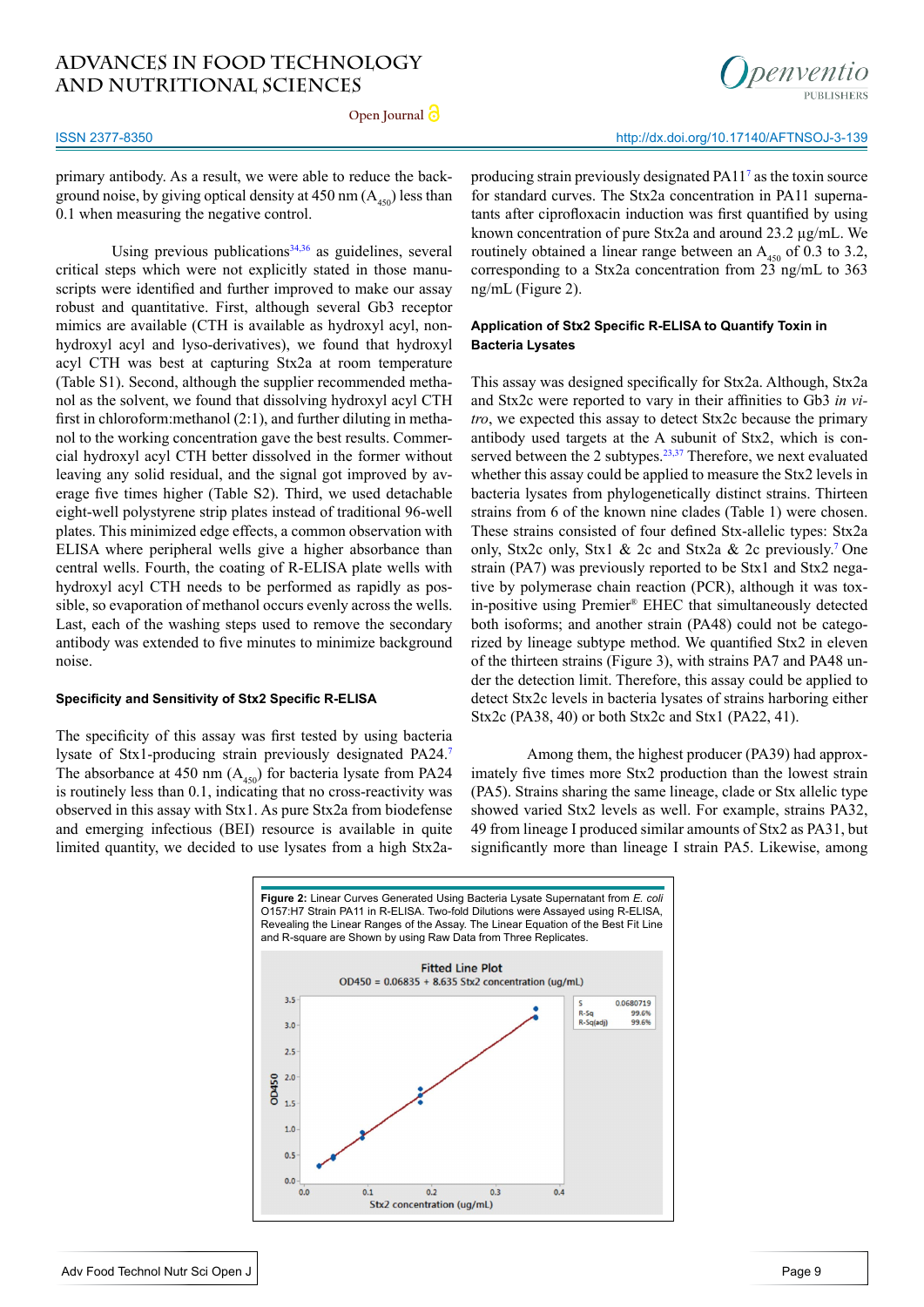

http://dx.doi.org/10.17140/AFTNSOJ-3-139

**Open Journal**

#### ISSN 2377-8350

| Clade type   | <b>Toxin profile</b> | <b>Strain name</b> | Lineage type* |
|--------------|----------------------|--------------------|---------------|
| Clade 2      | Stx2a                | PA 32              | lineage I     |
| Clade 2      | Stx1 & 2a            | PA 5, 31, 49       | lineage I     |
| Clade 5      | Stx1 & 2c            | <b>PA 22</b>       | lineage I/II  |
| Clade 6      | Stx2c                | PA 38              | lineage I/II  |
| Clade 7      | Stx2c                | PA 40              | lineage II    |
| Clade 7      | Stx1 & 2c            | PA 41              | lineage II    |
| Clade 8      | Stx1                 | <b>PA 24</b>       | lineage I/II  |
| Clade 8      | $Stx2a$ & $2c$       | PA 35, 39, 47      | lineage I/II  |
| Clade 9      | Stx1 & 2c            | PA 48              | Undefined     |
| Unclassified | <b>Unknown</b>       | PA <sub>7</sub>    | lineage I     |

\*The lineage and Stx profiles of all strains were previously reported.[7](#page-6-3)

**Figure 3:** Quantification of Stx2 Production by *E. coli* O157:H7 Strains from Various Lineages, Clades, and Toxin Profiles. The Lineage or Clade Type is Shown below the Strain Designation, while the Stx Profile is Differentiated by Color. Data is Reported as the Average Concentration±One Standard Error. Means that do not Share a Common Letter (a, b, c) are Significantly Different (Turkey's test, *p*<0.05).

![](_page_4_Figure_7.jpeg)

the three strains in clade 8, the Stx2 level in strain PA39 was similar to PA47; however, significantly higher than PA35. Lastly, among strains producing both Stx1 and Stx2a, strain PA49 produced significantly higher amounts of toxin than strain PA5, but was not different from PA31.

#### **DISCUSSION**

Stx2a and Stx2c are responsible for severe clinical complications such as life-threatening HUS caused by foodborne pathogen *E. coli* O157:H7. Thus, the accurate measurement of Stx2 production is important to study its pathogenesis. A globotetraosylceramide (Gb4)-based ELISA was reported for quantitative detection of Stx2e<sup>38</sup>; however, it can not be applied to measure other Stx2 subtypes because the latters preferentially recognize different receptor, Gb3. Therefore, no quantitative receptor-based ELISA was available for measuring Stx2a before our study by using all commercial available agents. In this study, we have developed a robust assay for the quantification for Stx2a, and it is also expected to detect Stx2c. The cost for this quantitative assay is one third of qualitative Premier® EHEC kit.

Although, Gb3 have been used previously in immunoassays to capture  $\text{Stx},^{35,36}$  $\text{Stx},^{35,36}$  $\text{Stx},^{35,36}$  we identified several steps that were critical to follow in order to achieve repeatable results. In addition, there are three other modifications from the literature worth highlighting. First, it was reported that the lysoform of Gb3 provided more reliable Stx1 detection, presumably because it is less hydrophobic.<sup>36</sup> However, during assay development we found that lyso-CTH was less effective at capturing Stx2a than hydroxyl acyl CTH. When testing the same bacteria lysate from O157:H7 strain with a high Stx2a concentration, the hydroxyl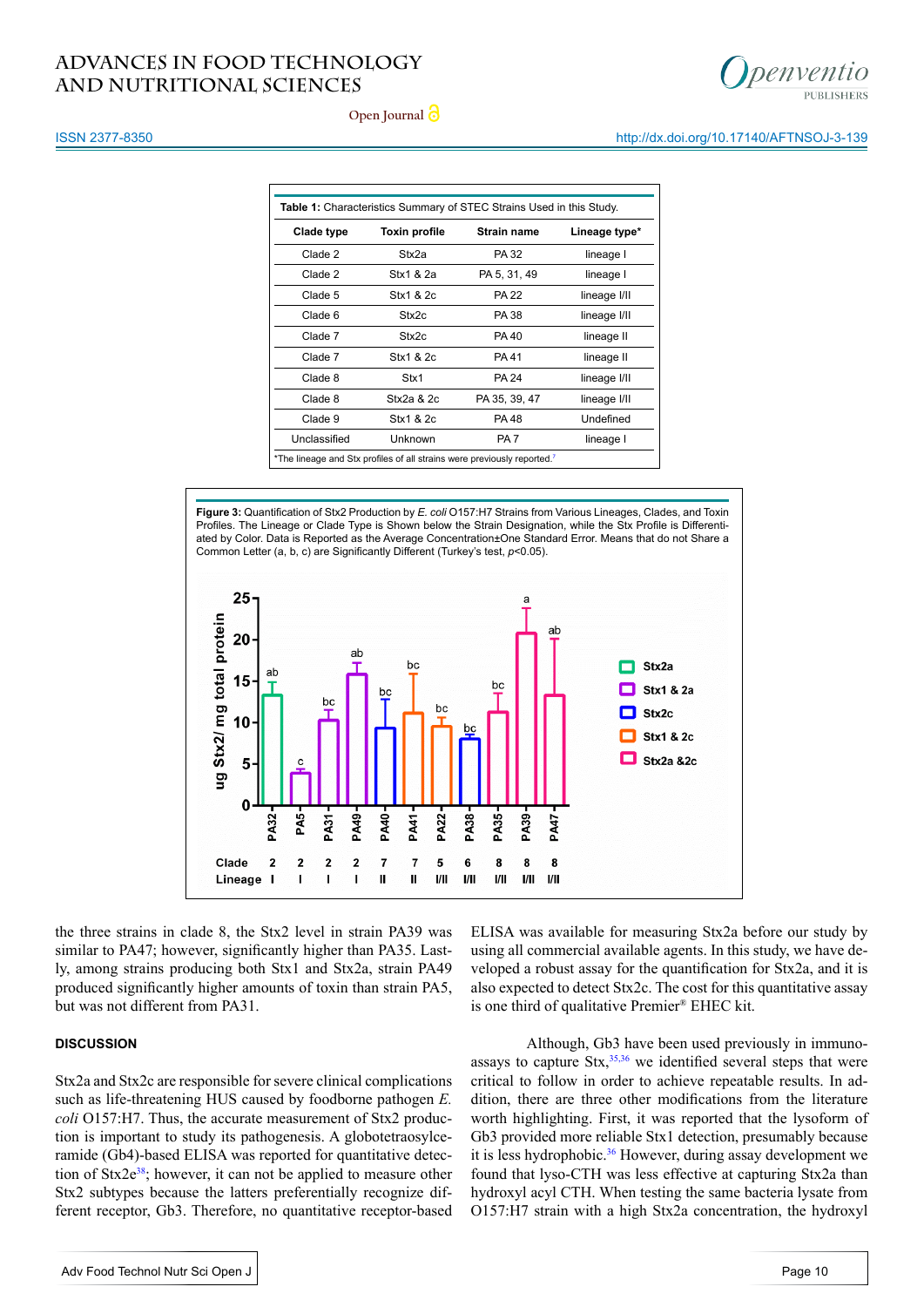**Open Journal**

#### ISSN 2377-8350

acyl CTH gave saturated reading while the  $A_{450}$  for lyso-CTH is as low as negative control (Table S1). This could simply reflect differences in affinity of Stx1 and Stx2a for CTH derivatives. Secondly, another group previously reported that they could improve R-ELISA sensitivity by increasing the amount of receptor used to coat wells.<sup>36</sup> While we saw similar results in initial trials, we decided that 25  $\mu$ g/ml hydroxyl acyl CTH was the optimal concentration for detecting Stx2a. Under this concentration, we were able to detect Stx2a as low as 23 ng/mL which met our need. In Gb4-based quantitative ELISA for Stx2e, the limit of detection is 20 ng/mL $^{38}$  as comparable as ours. Moreover, two 96 well R-ELISA plates can be prepared from one vial of commercial available CTH (0.5 mg), instead of one 96 well plate if a higher concentration was used. Lastly, it was reported that the presence of cholesterol alone or along with lecithin caused statistically significant increases in the binding of Gb3 to Stx2.<sup>[39](#page-7-8)</sup> However, no enhancement of Stx2a capture was found when combining these with hydroxyl acyl CTH during the coating step.

Using R-ELISA, we were able to quantify toxin levels from various *E. coli* O157:H7 strains, and obtained results that were both confirmed and contrasted with those previously reported. First, we did not notice a correlation between Stx2 production and lineage. It was previously reported that *E. coli* O157:H7 isolates from lineage II produced less Stx2 than those from lineage I and  $I/II^{28}$ ; however, our findings show that the Stx2 levels in strains from lineage II (PA40, 41) were not significantly different from strains belonging to lineage I (PA5, 31, 32, 49) or lineage I/II (PA22, 35, 38, 47). Second, although strains from clade 8 were suggested to produce higher Stx2 levels than isolates from other clades, $29,30$  our data indicates this is not universal. In our study, clade 8 strain PA35 produced similar amounts of Stx2 as others clades, including clade 2 (PA31), clade 5 (22), clade 6 (PA38) and clade 7 (PA40, 41). Lastly, it was previously suggested that Stx2-only producing strains synthesized more toxin than Stx1/Stx2-producers, due to crosstalk between phage-encoded repressors encoded in different Shiga toxin-converting phages[.40](#page-7-9) However, the Stx2a-only strain PA32 produced toxin level that was similar to most Stx1/Stx2-producing strains we tested. It appears likely that phylogeny or toxin profile alone does not explain differences in toxin levels and thus virulence differences observed among strains. More factors such as colonization, adherence capabilities and other virulence genes, need to be considered as well.

Two strains, PA7 and PA48, produced Stx2 levels that were below the detectable limit using our R-ELISA. Strain PA48 is classified as clade 9, and was previously shown to be LSPA type 311111[.7](#page-6-3) This strain is related to *E. coli* O157:H7 strain  $G5101<sup>41</sup>$  which is also LSPA 311111<sup>42</sup> and is atypical among pathogens of this serotype in that it is β-glucuronidase-positive. Little is known about the toxin production levels of these strains. PA7 is a strain previously characterized<sup>7</sup> and identified as PCRnegative for both Stx1 and Stx2; however, the commercial kit that simultaneously detects both subtypes identified this strain

![](_page_5_Picture_7.jpeg)

penyentio

http://dx.doi.org/10.17140/AFTNSOJ-3-139

as Shiga toxin-positive. Our results here suggest the commercial assay was detecting Stx1, although it is possible that PA7 produces Stx2 level below the limit of detection of our R-ELISA.

While this assay is useful for quantifying Stx2a in the bacterial lysates, we have observed limitations when applying it to environmental samples. In a previous publication, $43$  we were unsuccessful using this method to quantify toxin levels in cattle mucus; however, we could accomplish this using the Premier EHEC kit sold by Meridian Biosciences, Cincinnati, OH, USA. We also found that our assay was one tenth less sensitive than the commercial kit for mouse feces. The sensitivity of the ELISA may be improved by using more hydroxyl acyl CTH as the receptor, or optimizing sample preparation steps to remove inhibitory components from these samples. Therefore, this R-ELISA may not be practical at the moment for detecting toxin in complex biological matrixes. However, it is advantageous when one needs to quantify toxin from laboratory samples while it is impractical to generate or obtain antibodies needed for a traditional sandwich ELISA.

#### **CONCLUSION**

Our R-ELISA provides a reliable way to quantify Stx2a using commercially available components, and it can also be used for detecting Stx2c. The application of this assay can be expanded to other Stx2 subtype once corresponding pure toxin is available. It is a readily easy and cheap way to quantify toxin levels especially for groups that currently assess toxin production by qPCR or other transcription-based methods. We predict a similar quantitative assay can be developed to detect Stx1, although as stated above this may require selecting a different receptor mimic.

#### **ACKNOWLEDGEMENTS**

We thank Joselyn N. Allen (Pennsylvania State University) for creating the scientific illustration for R-ELISA in this publication; Hillary M. Figler for proofreading this manuscript; Matreya LLC for technical assistance. This work was funded by USDA-NIFA grant 2010-65201-20619.

#### **CONFLICTS OF INTEREST**

The authors declare that they have no conflicts of interesrt.

#### **REFERENCES**

<span id="page-5-0"></span>1. Tarr PI, Gordon CA, Chandler WL. Shiga-toxin-producing *Escherichia coli* and haemolytic uraemic syndrome. *Lancet*. 2005; 365: 1073-1086. doi: [10.1016/S0140-6736\(05\)71144-2](%20http://dx.doi.org/10.1016/S0140-6736%2805%2971144-2)

2. Scheiring J, Andreoli SP, Zimmerhackl LB. Treatment and outcome of Shiga toxin-associated hemolytic uremic syndrome (HUS). *Pediatr Nephrol*. 2008; 23: 1749-1760. doi: [10.1007/](https://link.springer.com/article/10.1007/s00467-008-0935-6) [s00467-008-0935-6](https://link.springer.com/article/10.1007/s00467-008-0935-6)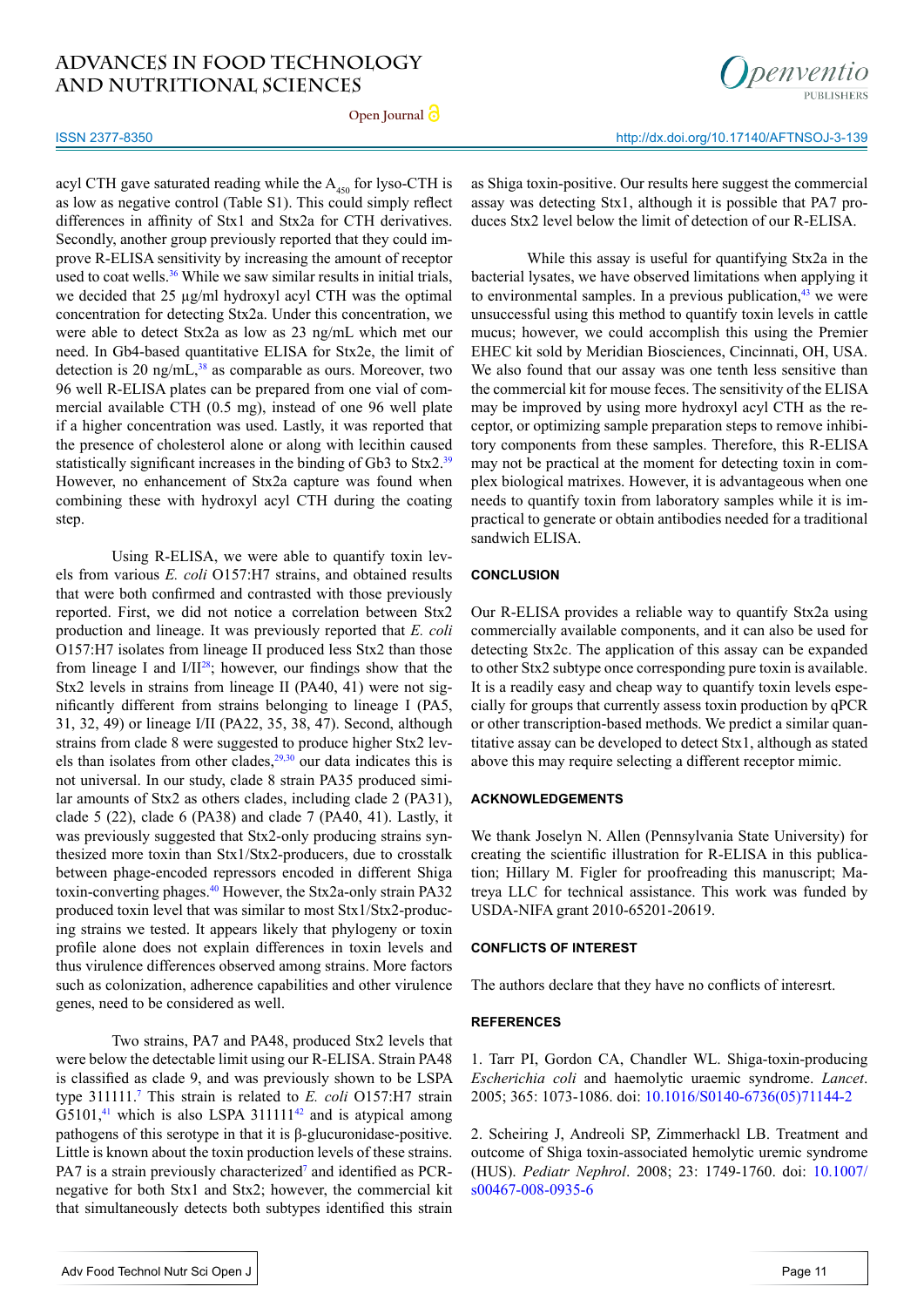**Open Journal**

![](_page_6_Picture_2.jpeg)

#### ISSN 2377-8350

<span id="page-6-0"></span>3. Heiman KE, Mody RK, Johnson SD, Griffin PM, Gould LH. *Escherichia coli* O157 outbreaks in the United States, 2003-2012. *Emerg Infect Diseases*. 2015; 21: 1293-1301. doi: [10.3201/eid2108.141364](http://pubmedcentralcanada.ca/pmcc/articles/PMC4517704/)

4. Locking ME, Pollock KGJ, Allison LJ, Rae, L, Hanson MF, Cowden JM. *Escherichia coli* O157 infection and secondary spread, Scotland, 1999-2008. *Emerg Infect Dis*. 2011; 17: 524- 527. doi: [10.3201/eid1703.100167](https://www.ncbi.nlm.nih.gov/pmc/articles/PMC3165990/)

<span id="page-6-1"></span>5. Kim J, Nietfeldt J, Benson AK. Octamer-based genome scanning distinguishes a unique subpopulation of *Escherichia coli* O157:H7 strains in cattle. *Proc Natl Acad Sci U S A*. 1999; 96: 13288-13293. doi: [10.1073/pnas.96.23.13288](http://www.pnas.org/content/96/23/13288.short)

<span id="page-6-2"></span>6. Manning SD, Motiwala AS, Springman AC, et al. Variation in virulence among clades of *Escherichia coli* O157:H7 associated with disease outbreaks. *Proc Natl Acad Sci U S A*. 2008; 105: 4868-4873. doi: [10.1073/pnas.0710834105](http://www.pnas.org/content/105/12/4868.short)

<span id="page-6-3"></span>7. Hartzell A, Chen C, Lewis C, Liu K, Reynolds S, Dudley EG. *Escherichia coli* O157:H7 of genotype lineage-specific polymorphism assay 211111 and clade 8 are common clinical isolates within Pennsylvania. *Foodborne Pathog Dis*. 2011; 8: 763-768. doi: [10.1089/fpd.2010.0762](http://online.liebertpub.com/doi/abs/10.1089/fpd.2010.0762)

8. Mellor GE, Besser TE, Davis MA, et al. Multilocus genotype analysis of *Escherichia coli* O157 Isolates from Australia and the United States provides evidence of geographic divergence. *Appl Environ Microbiol*. 2013; 79: 5050-5058. doi: [10.1128/](http://aem.asm.org/content/79/16/5050.short) [AEM.01525-13](http://aem.asm.org/content/79/16/5050.short)

9. Iyoda S, Manning SD, Seto K, et al. Phylogenetic clades 6 and 8 of enterohemorrhagic O157:H7 with particular Stx subtypes are more frequently found in isolates from HUS patients than from asymptomatic carrier. *Open Forum Infec Dis*. 2014; 6: 1-8.

<span id="page-6-15"></span>10. Amigo N, Mercado E, Bentancor A, et al. Clade 8 and clade 6 strains of *Escherichia coli* O157:H7 from cattle in Argentina have hypervirulent-like phenotypes. *PLoS One*. 2015; 10: e0127710. doi: [10.1371/journal.pone.0127710](https://doi.org/10.1371/journal.pone.0127710)

<span id="page-6-4"></span>11. Karch FH, Heesemann J, Laufs R, Brien ADO, Tacket C, Levine MM. A Plasmid of enterohemorrhagic *Escherichia coli*  O157 : H7 is required for expression of a new fimbrial antigen and for adhesion to epithelial cells. *Infect Immun*. 1987; 55: 455- 461.

12. Donnenberg MS, Tzipori S, McKee ML, O'Brien AD, Alroy J, Kaper JB. The role of the *eae* gene of enterohemorrhagic *Escherichia coli* in intimate attachment *in vitro* and in a porcine model. *J Clin Invest*. 1993; 92: 1418-1424. doi: [10.1172/](https://www.ncbi.nlm.nih.gov/pmc/articles/PMC288286/) [JCI116718](https://www.ncbi.nlm.nih.gov/pmc/articles/PMC288286/)

<span id="page-6-5"></span>13. Mauro SA, Koudelka GB. Shiga toxin: Expression, distribution, and its role in the environment. *Toxins*. 2011; 3: 608-625. doi: [10.3390/toxins3060608](http://www.mdpi.com/2072-6651/3/6/608)

http://dx.doi.org/10.17140/AFTNSOJ-3-139

14. Fraser ME, Fujinaga M, Cherney MM, et al. Structure of Shiga toxin type 2 (Stx2) from *Escherichia coli* O157:H7. *J Biol Chem*. 2004; 279: 27511-27517. doi: [10.1074/jbc.M401939200](http://www.jbc.org/content/279/26/27511.short)

<span id="page-6-6"></span>15. Waddell T, Cohen A, Lingwood CA. Induction of verotoxin sensitivity in receptor-deficient cell lines using the receptor glycolipid globotriosylceramide. *Proc Natl Acad Sci U S A*. 1990; 87: 7898-7901. doi: [10.1073/pnas.87.20.7898](http://www.pnas.org/content/87/20/7898.short)

<span id="page-6-7"></span>16. Schüller S. Shiga toxin interaction with human intestinal epithelium. *Toxins*. 2011; 3: 626-639. doi: [10.3390/toxins3060626](http://www.mdpi.com/2072-6651/3/6/626/htm)

<span id="page-6-8"></span>17. Tesh VL, O'Brien AD. The pathogenic mechanisms of Shiga toxin and the Shiga-like toxins. *Mol Microbiol*. 1991; 5: 1817- 1822. doi: [10.1111/j.1365-2958.1991.tb00805.x](http://onlinelibrary.wiley.com/doi/10.1111/j.1365-2958.1991.tb00805.x/full)

<span id="page-6-9"></span>18. Head SC, Karmalisg MA, Lingwood CA. Preparation of VT1 and VT2 hybrid toxins from their purified dissociated subunits. *J Biol Chem*. 1991; 6: 3617-3621.

<span id="page-6-10"></span>19. Rutjes NWP, Binnington BA, Smith CR, Maloney MD, Lingwood CA. Differential tissue targeting and pathogenesis of verotoxins 1 and 2 in the mouse animal model. *Kidney Int*. 2002; 62: 832-845. doi: [10.1046/j.1523-1755.2002.00502.x](%20http://dx.doi.org/10.1046/j.1523-1755.2002.00502.x)

20. Siegler RL, Obrig TG, Pysher TJ, Tesh VL, Denkers ND, Taylor FB. Response to Shiga toxin 1 and 2 in a baboon model of hemolytic uremic syndrome. *Pediatr Nephrol*. 2003: 18: 92-96. doi: [10.1007/s00467-002-1035-7](https://link.springer.com/article/10.1007/s00467-002-1035-7)

21. Tesh VL, Burris JA, Owens JW, et al. Comparison of the relative toxicities of Shiga-like toxins type I and type II for mice. *Infect Immun*. 1993; 61: 3392-3402.

<span id="page-6-11"></span>22. Kawano K, Okada M, Haga T, Maeda K, Goto Y. Relationship between pathogenicity for humans and Stx genotype in Shiga toxin-producing *Escherichia coli* serotype O157. *Eur J Clin Microbiol Infect Dis*. 2008; 27: 227-232. doi: [10.1007/s10096-](https://link.springer.com/article/10.1007/s10096-007-0420-3) [007-0420-3](https://link.springer.com/article/10.1007/s10096-007-0420-3)

<span id="page-6-12"></span>23. Scheutz F, Teel LD, Beutin L, et al. Multicenter evaluation of a sequence-based protocol for subtyping Shiga toxins and standardizing Stx nomenclature. *J Clin Microbiol*. 2012; 50: 2951- 2963. doi: [10.1128/JCM.00860-12](http://jcm.asm.org/content/50/9/2951.short)

<span id="page-6-13"></span>24. Friedrich AW, Bielaszewska M, Zhang WL, et al. *Escherichia coli* harboring Shiga toxin 2 gene variants: Frequency and association with clinical symptoms. *J Infect Dis*. 2002; 185: 74-84. doi: [10.1086/338115](https://doi.org/10.1086/338115) 

25. Persson S, Olsen KEP, Ethelberg S, Scheutz F. Subtyping method for *Escherichia coli* Shiga toxin (verocytotoxin) 2 variants and correlations to clinical manifestations. *J Clin Microbiol*. 2007; 45: 2020-2024. doi: [10.1128/JCM.02591-06](http://jcm.asm.org/content/45/6/2020.short)

<span id="page-6-14"></span>26. Boerlin P, McEwen SA, Boerlin-Petzold F, Wilson JB, Johnson RP, Gyles CL. Associations between virulence factors of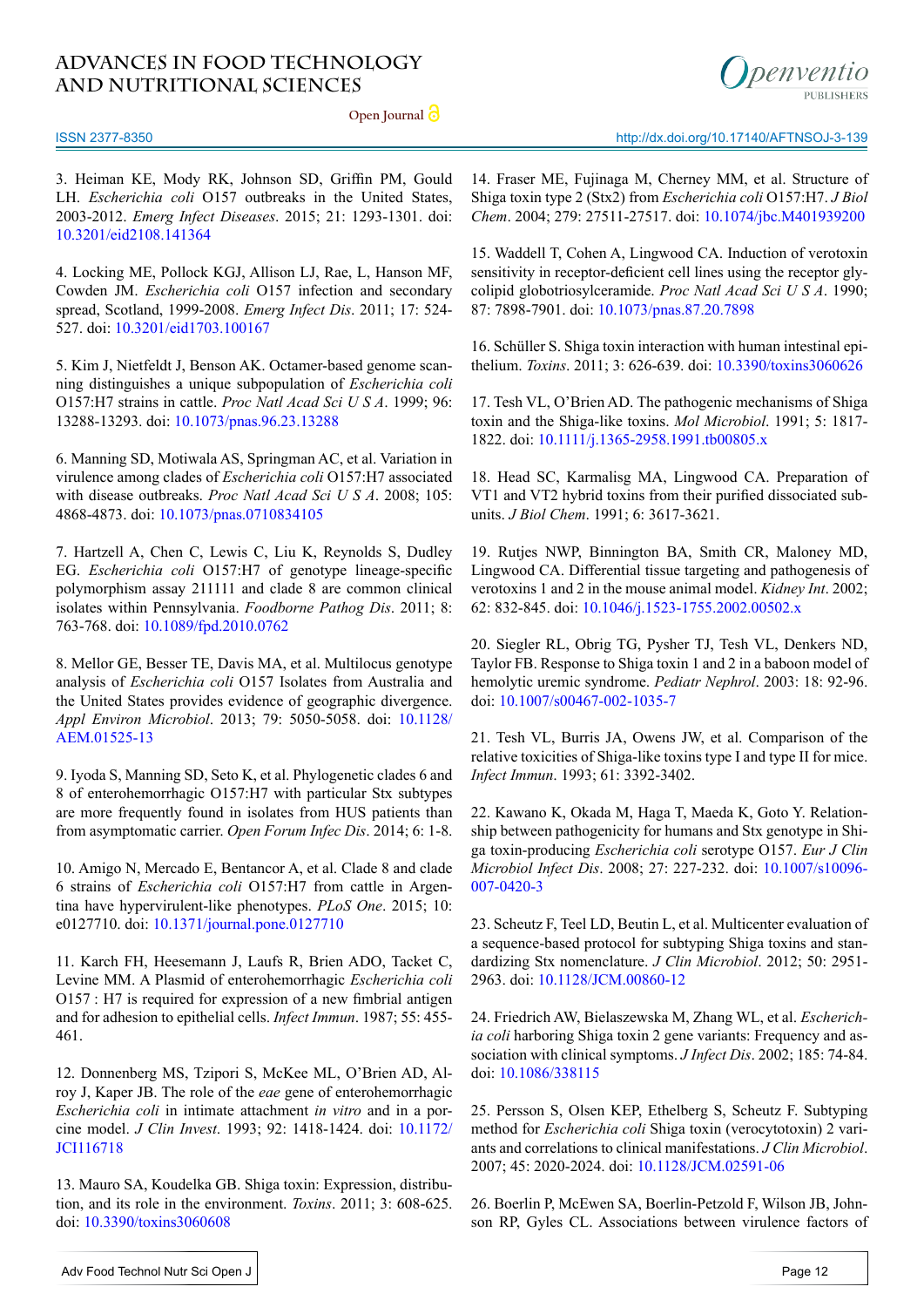**Open Journal**

![](_page_7_Picture_2.jpeg)

http://dx.doi.org/10.17140/AFTNSOJ-3-139

ISSN 2377-8350

Shiga toxin-producing *Escherichia coli* and disease in humans. *J Clin Microbiol*. 1999; 37: 497-503.

27. Ethelberg S, Olsen KEP, Scheutz F, et al. Virulence factors for hemolytic uremic syndrome, Denmark. *Emerg Infect Dis*. 2004; 10: 842-847. doi: [10.3201/eid1005.030576](https://www.ncbi.nlm.nih.gov/pmc/articles/PMC3323205/)

<span id="page-7-0"></span>28. Zhang Y, Laing C, Zhang Z, et al. Lineage and host source are both correlated with levels of Shiga toxin 2 production by *Escherichia coli* O157:H7 strains. *Appl Environ Microbiol*. 2010: 76: 474-482. doi: [10.1128/AEM.01288-09](http://aem.asm.org/content/76/2/474.short)

<span id="page-7-1"></span>29. Abu-Ali GS, Ouellette LM, Henderson ST, et al. Increased adherence and expression of virulence genes in a lineage of *Escherichia coli* O157:H7 commonly associated with human infections. *PLoS One*. 2010; 5: 1-10. doi: [10.1371/journal.](https://doi.org/10.1371/journal.pone.0010167) [pone.0010167](https://doi.org/10.1371/journal.pone.0010167)

<span id="page-7-2"></span>30. Neupane M, Abu-Ali GS, Mitra A, Lacher DW, Manning SD, Riordan JT. Shiga toxin 2 overexpression in *Escherichia coli*  O157:H7 strains associated with severe human disease. *Microb Pathog*. 2011; 51: 466-470. doi: [10.1016/j.micpath.2011.07.009](https://doi.org/10.1016/j.micpath.2011.07.009)

31. Yin S, Rusconi B, Sanjar F, et al. *Escherichia coli* O157:H7 strains harbor at least three distinct sequence types of Shiga toxin 2a-converting phages. *BMC Genomics*. 2015; 16: 733-746. doi: [10.1186/s12864-015-1934-1](https://bmcgenomics.biomedcentral.com/articles/10.1186/s12864-015-1934-1)

<span id="page-7-3"></span>32. Ball HJ, Finlay D, Zafar A, Wilson T. The detection of verocytotoxins in bacterial cultures from human diarrhoeal samples with monoclonal antibody-based ELISAs. *J Med Microbiol*. 1996; 44: 273-276. doi: [10.1099/00222615-44-4-273](http://jmm.microbiologyresearch.org/content/journal/jmm/10.1099/00222615-44-4-273)

33. He X, Patfield S, Hnasko R, Rasooly R, Mandrell RE. A polyclonal antibody based immunoassay detects seven subtypes of Shiga toxin 2 produced by *Escherichia coli* in human and environmental samples. *PLoS One*. 2013; 8: e76368. doi: [10.1371/](https://doi.org/10.1371/journal.pone.0076368) [journal.pone.0076368](https://doi.org/10.1371/journal.pone.0076368)

<span id="page-7-4"></span>34. Ashkenazi S, Cleary TG. Rapid method to detect Shiga toxin and Shiga-like toxin I based on binding to globotriosyl ceramide (Gb3), their natural receptor. *J Clin Microbiol*. 1989; 27: 1145- 1150.

<span id="page-7-7"></span>35. Acheson DW, Jacewicz M, Kane AV, Donohue-Rolfe A,

Keusch GT. One step high yield affinity purification of Shigalike toxin II variants and quantitation using enzyme linked immunosorbent assays. *Microb Pathog*. 1993; 14: 57-66. doi: [10.1006/mpat.1993.1006](http://www.sciencedirect.com/science/article/pii/S0882401083710065)

<span id="page-7-5"></span>36. Basta M, Karmali M, Lingwood C. Sensitive receptor-specified enzyme-linked immunosorbent assay for *Escherichia coli*  verocytotoxin. *J Clin Microbiol*. 1989; 27: 1617-1622.

37. Strauch E, Schaudinn C, Beutin L. First-time isolation and characterization of a bacteriophage encoding the Shiga toxin 2c variant, which is globally spread in strains of *Escherichia coli* O157. *Infect Immun*. 2004; 72: 7030-7039. doi: [10.1128/](http://iai.asm.org/content/72/12/7030.short) [IAI.72.12.7030-7039.2004](http://iai.asm.org/content/72/12/7030.short)

<span id="page-7-6"></span>38. Togashi K, Sasaki S, Sato W. A globotetraosylceramide (Gb4) receptor-based ELISA for quantitative detection of Shiga toxin 2e. *J Vet Med Sci*. 2015; 77: 973-976. doi[: 10.1292/](http://doi.org/10.1292/jvms.14-0071%0D) [jvms.14-0071](http://doi.org/10.1292/jvms.14-0071%0D)

<span id="page-7-8"></span>39. Gallegos KM, Conrady DG, Karve SS, Gunasekera TS, Herr AB, Weiss AA. Shiga toxin binding to glycolipids and glycans. *PLoS One*. 2012; 7: e30368. doi: [10.1371/journal.pone.0030368](https://doi.org/10.1371/journal.pone.0030368)

<span id="page-7-9"></span>40. Serra-Moreno R, Jofre J, Muniesa M. The CI repressors of Shiga toxin-converting prophages are involved in coinfection of *Escherichia coli* strains, which causes a down regulation in the production of Shiga toxin 2. *J Bacteriol*. 2008; 190: 4722-4735. doi: [10.1128/JB.00069-08](http://jb.asm.org/content/190/13/4722.short)

<span id="page-7-10"></span>41. Hayes PS, Blom K, Feng P, Lewis J, Strockbine NA, Swaminathan B. Isolation and characterization of a beta-D-glucuronidase-producing strain of *Escherichia coli* serotype O157:H7 in the United States. *J Clin Microbiol*. 1995; 33: 3347-3348.

<span id="page-7-11"></span>42. Liu K, Knabel SJ, Dudley EG. *rhs* genes are potential markers for multilocus sequence typing of *Escherichia coli* O157:H7 strains. *Appl Environ Microbiol*. 2009; 75: 5853-5862. doi: [10.1128/AEM.00859-09](http://aem.asm.org/content/75/18/5853.short)

<span id="page-7-12"></span>43. Goswami K, Chen C, Xiaoli L, Eaton KA, Dudley EG. Coculture of *Escherichia coli* O157:H7 with a nonpathogenic *E. coli* strain increases toxin production and virulence in a germfree mouse model. *Infect Immun*. 2015; 83: 4185-4193. doi: [10.1128/IAI.00663-15](http://iai.asm.org/content/83/11/4185.short)